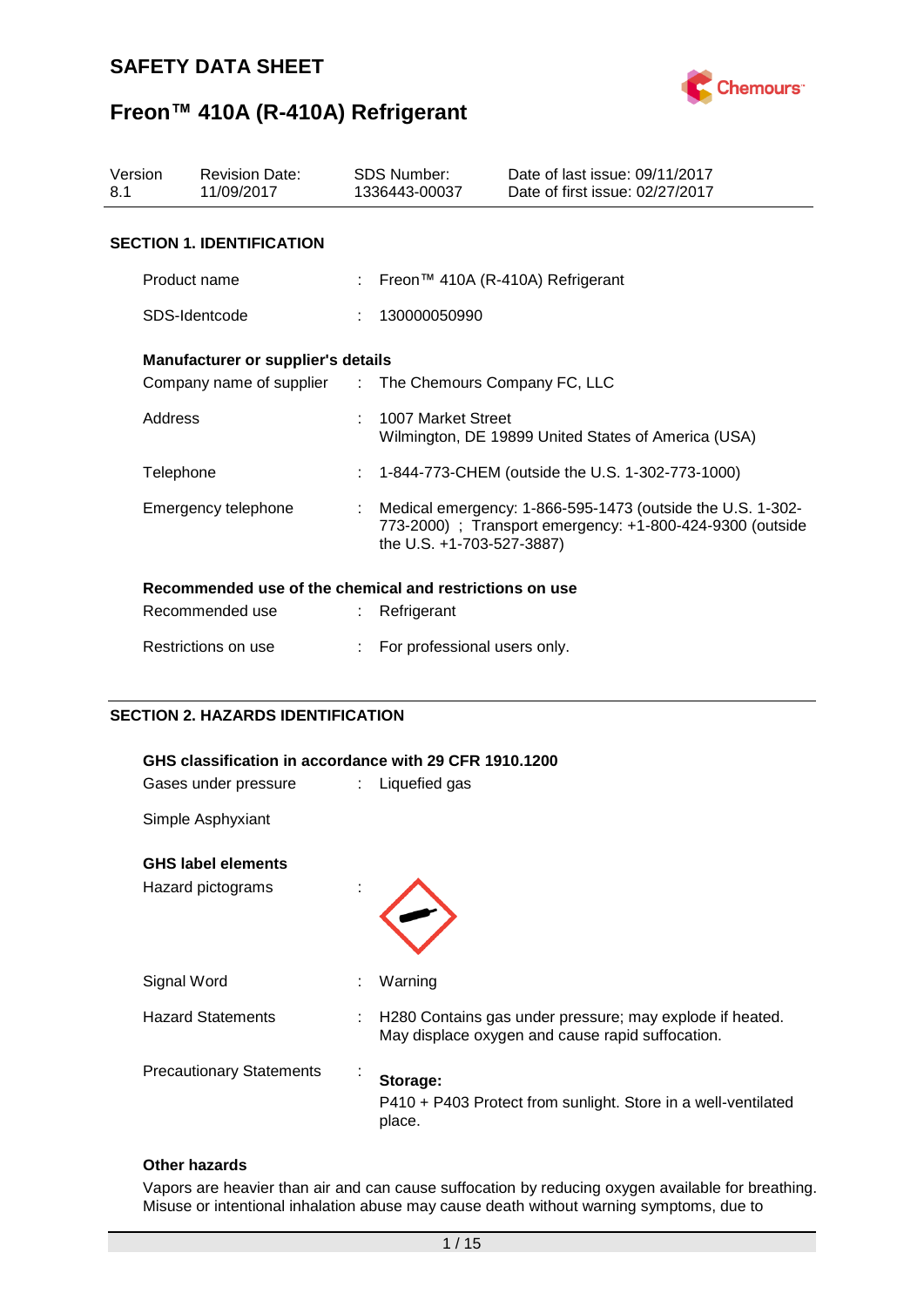



| Version | <b>Revision Date:</b> | SDS Number:   | Date of last issue: 09/11/2017  |
|---------|-----------------------|---------------|---------------------------------|
| 8.1     | 11/09/2017            | 1336443-00037 | Date of first issue: 02/27/2017 |

cardiac effects.

Rapid evaporation of the product may cause frostbite.

### **SECTION 3. COMPOSITION/INFORMATION ON INGREDIENTS**

Substance / Mixture : Mixture

### **Hazardous ingredients**

| Chemical name                                                        | ICAS-No.  | Concentration (% w/w) |  |  |
|----------------------------------------------------------------------|-----------|-----------------------|--|--|
| Pentafluoroethane*                                                   | 354-33-6  | 50                    |  |  |
| Difluoromethane*                                                     | $75-10-5$ | 50                    |  |  |
| . * Malendardie alla ala a a a la a a la amara la cerca a chantana a |           |                       |  |  |

Voluntarily-disclosed non-hazardous substance

#### **SECTION 4. FIRST AID MEASURES**

| General advice                                                    |                           | In the case of accident or if you feel unwell, seek medical<br>advice immediately.<br>When symptoms persist or in all cases of doubt seek medical<br>advice.                                                                                                                                                                   |
|-------------------------------------------------------------------|---------------------------|--------------------------------------------------------------------------------------------------------------------------------------------------------------------------------------------------------------------------------------------------------------------------------------------------------------------------------|
| If inhaled                                                        |                           | If inhaled, remove to fresh air.<br>Get medical attention if symptoms occur.                                                                                                                                                                                                                                                   |
| In case of skin contact                                           |                           | Thaw frosted parts with lukewarm water. Do not rub affected<br>area.<br>Get medical attention immediately.                                                                                                                                                                                                                     |
| In case of eye contact                                            | $\mathbb{R}^{\mathbb{Z}}$ | Get medical attention immediately.                                                                                                                                                                                                                                                                                             |
| If swallowed                                                      |                           | Ingestion is not considered a potential route of exposure.                                                                                                                                                                                                                                                                     |
| Most important symptoms<br>and effects, both acute and<br>delayed |                           | Contact with liquid or refrigerated gas can cause cold burns<br>and frostbite.<br>Other symptoms potentially related to misuse or inhalation<br>abuse are<br>Cardiac sensitization<br>Anaesthetic effects<br>Light-headedness<br><b>Dizziness</b><br>confusion<br>Lack of coordination<br><b>Drowsiness</b><br>Unconsciousness |
| Protection of first-aiders                                        |                           | No special precautions are necessary for first aid responders.                                                                                                                                                                                                                                                                 |
| Notes to physician                                                |                           | Treat symptomatically and supportively.                                                                                                                                                                                                                                                                                        |

### **SECTION 5. FIRE-FIGHTING MEASURES**

Suitable extinguishing media : Not applicable Will not burn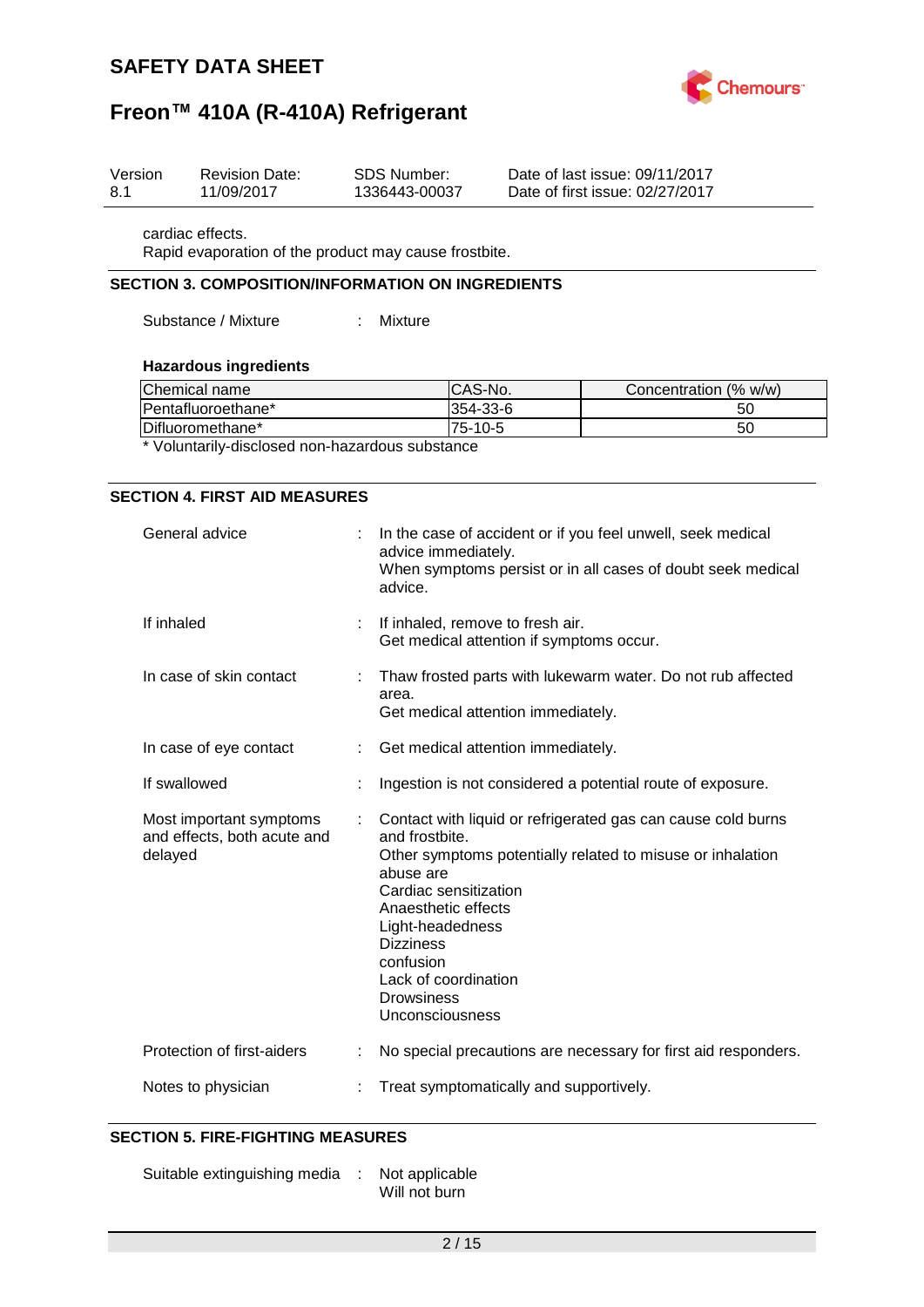

| Version<br>8.1 |                   | <b>Revision Date:</b><br>11/09/2017 |     | <b>SDS Number:</b><br>1336443-00037                                           | Date of last issue: 09/11/2017<br>Date of first issue: 02/27/2017                                                                                                                                                                                                                   |
|----------------|-------------------|-------------------------------------|-----|-------------------------------------------------------------------------------|-------------------------------------------------------------------------------------------------------------------------------------------------------------------------------------------------------------------------------------------------------------------------------------|
|                | media             | Unsuitable extinguishing            |     | Not applicable<br>Will not burn                                               |                                                                                                                                                                                                                                                                                     |
|                | fighting          | Specific hazards during fire        |     | due to the high vapor pressure.                                               | Exposure to combustion products may be a hazard to health.<br>If the temperature rises there is danger of the vessels bursting                                                                                                                                                      |
|                | ucts              | Hazardous combustion prod-          | -11 | Fluorine compounds<br>Carbon oxides<br>Hydrogen fluoride<br>carbonyl fluoride |                                                                                                                                                                                                                                                                                     |
|                | ods               | Specific extinguishing meth-        | ÷   | SO.<br>Evacuate area.                                                         | Use extinguishing measures that are appropriate to local cir-<br>cumstances and the surrounding environment.<br>Fight fire remotely due to the risk of explosion.<br>Use water spray to cool unopened containers.<br>Remove undamaged containers from fire area if it is safe to do |
|                | for fire-fighters | Special protective equipment :      |     | necessary.<br>Use personal protective equipment.                              | Wear self-contained breathing apparatus for firefighting if                                                                                                                                                                                                                         |

### **SECTION 6. ACCIDENTAL RELEASE MEASURES**

| Personal precautions, protec-:<br>tive equipment and emer-<br>gency procedures | Evacuate personnel to safe areas.<br>Avoid skin contact with leaking liquid (danger of frostbite).<br>Ventilate the area.<br>Follow safe handling advice and personal protective<br>equipment recommendations.                                                                                                                                                           |
|--------------------------------------------------------------------------------|--------------------------------------------------------------------------------------------------------------------------------------------------------------------------------------------------------------------------------------------------------------------------------------------------------------------------------------------------------------------------|
| Environmental precautions                                                      | : Prevent further leakage or spillage if safe to do so.<br>Retain and dispose of contaminated wash water.                                                                                                                                                                                                                                                                |
| Methods and materials for<br>containment and cleaning up                       | $:$ Ventilate the area.<br>Local or national regulations may apply to releases and<br>disposal of this material, as well as those materials and items<br>employed in the cleanup of releases. You will need to<br>determine which regulations are applicable.<br>Sections 13 and 15 of this SDS provide information regarding<br>certain local or national requirements. |

### **SECTION 7. HANDLING AND STORAGE**

| <b>Technical measures</b> | Use equipment rated for cylinder pressure. Use a backflow<br>preventative device in piping. Close valve after each use and<br>when empty. |
|---------------------------|-------------------------------------------------------------------------------------------------------------------------------------------|
| Local/Total ventilation   | : Use only with adequate ventilation.                                                                                                     |
| Advice on safe handling   | : Avoid breathing gas.<br>Handle in accordance with good industrial hygiene and safety                                                    |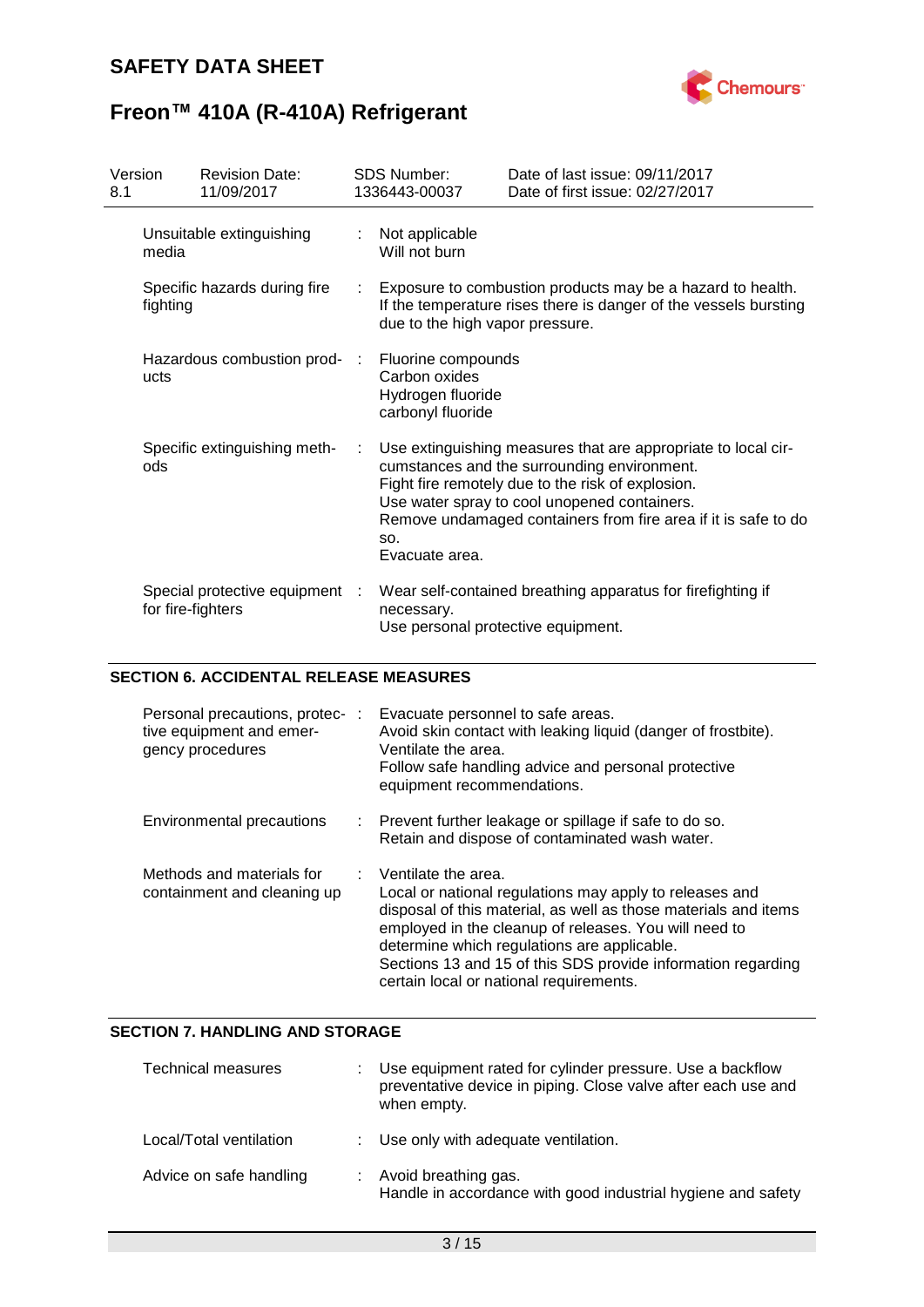

| Version<br>8.1 | <b>Revision Date:</b><br>11/09/2017           |   | <b>SDS Number:</b><br>1336443-00037                                                                                                                               | Date of last issue: 09/11/2017<br>Date of first issue: 02/27/2017                                                                                                                                                                                                                                                                                                                                                                                                                                                                                                                                                                                                                                                                                                                                                                                                                                                     |
|----------------|-----------------------------------------------|---|-------------------------------------------------------------------------------------------------------------------------------------------------------------------|-----------------------------------------------------------------------------------------------------------------------------------------------------------------------------------------------------------------------------------------------------------------------------------------------------------------------------------------------------------------------------------------------------------------------------------------------------------------------------------------------------------------------------------------------------------------------------------------------------------------------------------------------------------------------------------------------------------------------------------------------------------------------------------------------------------------------------------------------------------------------------------------------------------------------|
|                |                                               |   | assessment<br>piped to use point.<br>or force fit connections.<br>Do not drag, slide or roll cylinders.<br>environment.                                           | practice, based on the results of the workplace exposure<br>Wear cold insulating gloves/ face shield/ eye protection.<br>Valve protection caps and valve outlet threaded plugs must<br>remain in place unless container is secured with valve outlet<br>Use a check valve or trap in the discharge line to prevent<br>hazardous back flow into the cylinder.<br>Prevent backflow into the gas tank.<br>Use a pressure reducing regulator when connecting cylinder<br>to lower pressure (<3000 psig) piping or systems.<br>Close valve after each use and when empty. Do NOT change<br>Prevent the intrusion of water into the gas tank.<br>Never attempt to lift cylinder by its cap.<br>Use a suitable hand truck for cylinder movement.<br>Keep away from heat and sources of ignition.<br>Take precautionary measures against static discharges.<br>Take care to prevent spills, waste and minimize release to the |
|                | Conditions for safe storage                   |   | Keep away from direct sunlight.                                                                                                                                   | Cylinders should be stored upright and firmly secured to<br>prevent falling or being knocked over.<br>Separate full containers from empty containers.<br>Do not store near combustible materials.<br>Avoid area where salt or other corrosive materials are present.<br>Keep in properly labeled containers.<br>Keep in a cool, well-ventilated place.<br>Store in accordance with the particular national regulations.                                                                                                                                                                                                                                                                                                                                                                                                                                                                                               |
|                | Materials to avoid                            |   | Organic peroxides<br>Oxidizing agents<br>Flammable liquids<br>Flammable solids<br>Pyrophoric liquids<br>Pyrophoric solids<br>flammable gases<br><b>Explosives</b> | Do not store with the following product types:<br>Self-reactive substances and mixtures<br>Self-heating substances and mixtures<br>Substances and mixtures which in contact with water emit<br>Acutely toxic substances and mixtures<br>Substances and mixtures with chronic toxicity                                                                                                                                                                                                                                                                                                                                                                                                                                                                                                                                                                                                                                 |
|                | Recommended storage tem- :<br>perature        |   | < 52 °C                                                                                                                                                           |                                                                                                                                                                                                                                                                                                                                                                                                                                                                                                                                                                                                                                                                                                                                                                                                                                                                                                                       |
|                | Storage period                                |   | > 10 y                                                                                                                                                            |                                                                                                                                                                                                                                                                                                                                                                                                                                                                                                                                                                                                                                                                                                                                                                                                                                                                                                                       |
|                | Further information on stor-<br>age stability | ÷ |                                                                                                                                                                   | The product has an indefinite shelf life when stored properly.                                                                                                                                                                                                                                                                                                                                                                                                                                                                                                                                                                                                                                                                                                                                                                                                                                                        |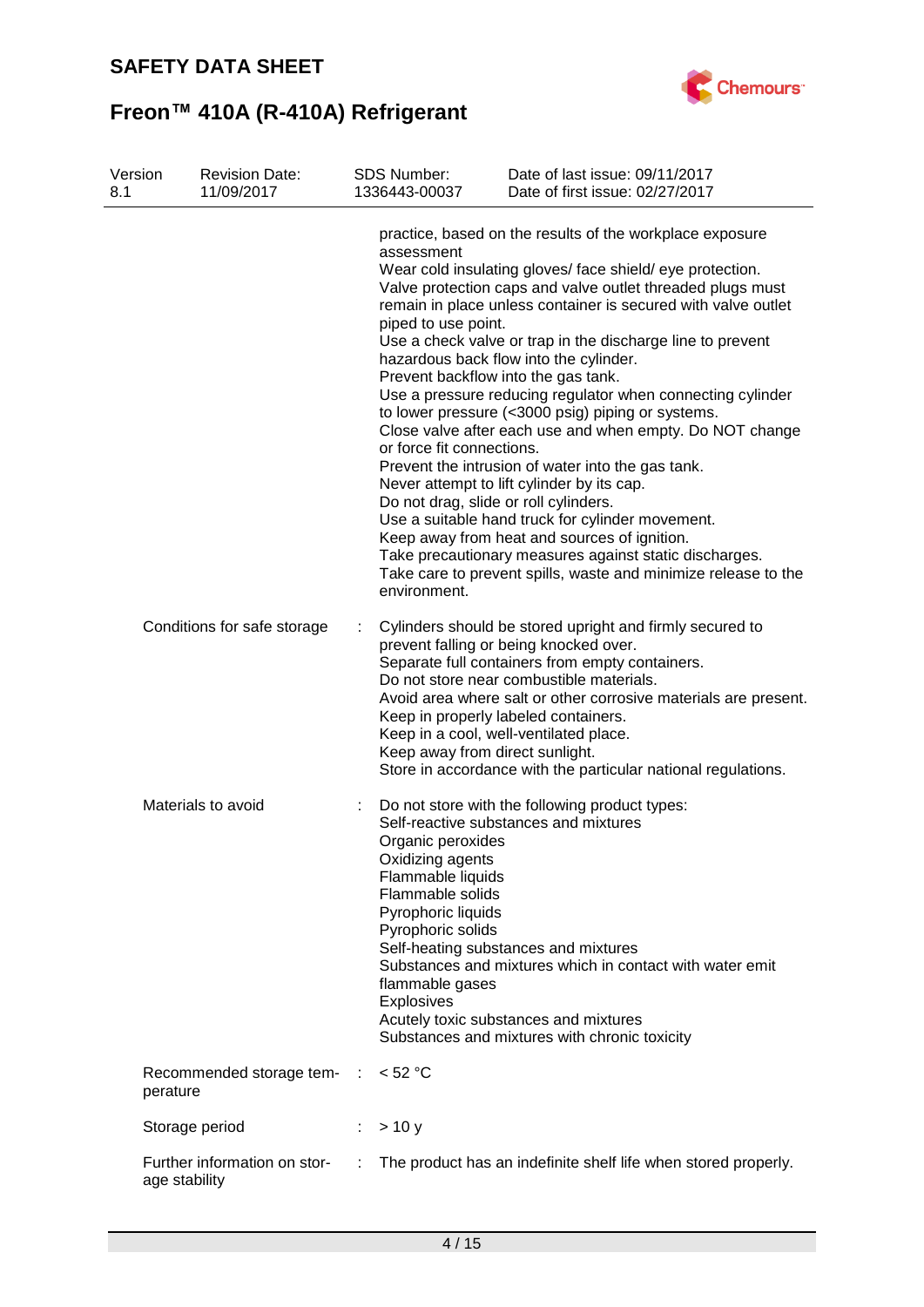

| Version | <b>Revision Date:</b> | SDS Number:   | Date of last issue: 09/11/2017  |
|---------|-----------------------|---------------|---------------------------------|
| 8.1     | 11/09/2017            | 1336443-00037 | Date of first issue: 02/27/2017 |

### **SECTION 8. EXPOSURE CONTROLS/PERSONAL PROTECTION**

### **Ingredients with workplace control parameters**

| Ingredients       | CAS-No.   | Value type<br>(Form of<br>exposure) | Control parame-<br>ters / Permissible<br>concentration | <b>Basis</b> |
|-------------------|-----------|-------------------------------------|--------------------------------------------------------|--------------|
| Pentafluoroethane | 354-33-6  | TWA                                 | $1,000$ ppm                                            | US WEEL      |
| Difluoromethane   | $75-10-5$ | <b>TWA</b>                          | $1,000$ ppm                                            | US WEEL      |

| <b>Engineering measures</b> | Ensure adequate ventilation, especially in confined areas. |
|-----------------------------|------------------------------------------------------------|
|                             | Minimize workplace exposure concentrations.                |

### **Personal protective equipment**

| Respiratory protection      |   | General and local exhaust ventilation is recommended to<br>maintain vapor exposures below recommended limits. Where<br>concentrations are above recommended limits or are<br>unknown, appropriate respiratory protection should be worn.<br>Follow OSHA respirator regulations (29 CFR 1910.134) and<br>use NIOSH/MSHA approved respirators. Protection provided<br>by air purifying respirators against exposure to any<br>hazardous chemical is limited. Use a positive pressure air<br>supplied respirator if there is any potential for uncontrolled<br>release, exposure levels are unknown, or any other<br>circumstance where air purifying respirators may not provide<br>adequate protection. |
|-----------------------------|---|--------------------------------------------------------------------------------------------------------------------------------------------------------------------------------------------------------------------------------------------------------------------------------------------------------------------------------------------------------------------------------------------------------------------------------------------------------------------------------------------------------------------------------------------------------------------------------------------------------------------------------------------------------------------------------------------------------|
| Hand protection<br>Material | ÷ | Low temperature resistant gloves                                                                                                                                                                                                                                                                                                                                                                                                                                                                                                                                                                                                                                                                       |
| Remarks                     |   | Choose gloves to protect hands against chemicals depending<br>on the concentration specific to place of work. For special<br>applications, we recommend clarifying the resistance to<br>chemicals of the aforementioned protective gloves with the<br>glove manufacturer. Wash hands before breaks and at the<br>end of workday. Breakthrough time is not determined for the<br>product. Change gloves often!                                                                                                                                                                                                                                                                                          |
| Eye protection              |   | Wear the following personal protective equipment:<br>Chemical resistant goggles must be worn.<br>Face-shield                                                                                                                                                                                                                                                                                                                                                                                                                                                                                                                                                                                           |
| Skin and body protection    | t | Skin should be washed after contact.                                                                                                                                                                                                                                                                                                                                                                                                                                                                                                                                                                                                                                                                   |
| Protective measures         |   | Wear cold insulating gloves/ face shield/ eye protection.                                                                                                                                                                                                                                                                                                                                                                                                                                                                                                                                                                                                                                              |
| Hygiene measures            |   | Ensure that eye flushing systems and safety showers are<br>located close to the working place.<br>When using do not eat, drink or smoke.<br>Wash contaminated clothing before re-use.                                                                                                                                                                                                                                                                                                                                                                                                                                                                                                                  |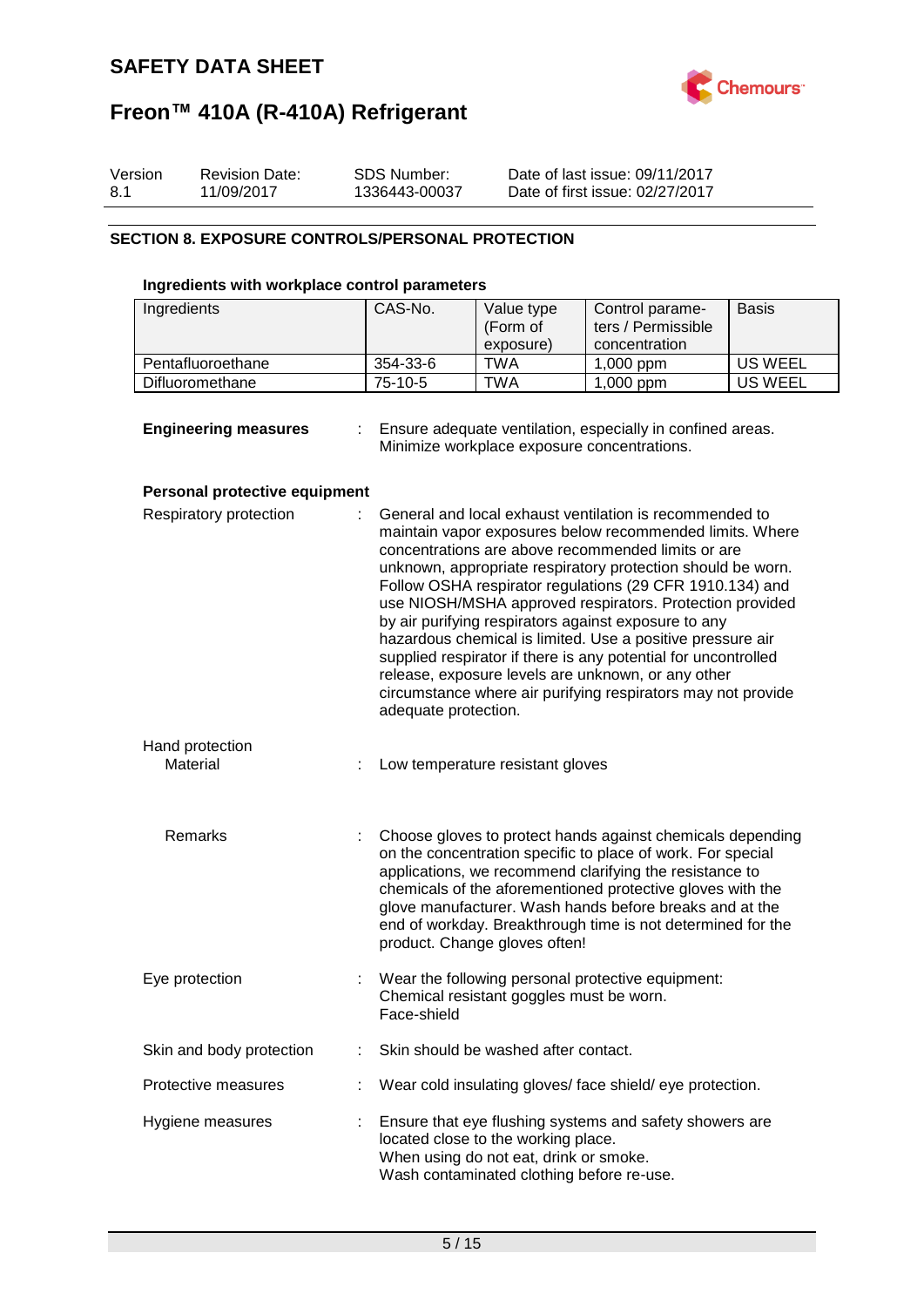

# **Freon™ 410A (R-410A) Refrigerant**

| Version<br>8.1 | <b>Revision Date:</b><br>11/09/2017                 |                              | <b>SDS Number:</b><br>1336443-00037                    | Date of last issue: 09/11/2017<br>Date of first issue: 02/27/2017 |
|----------------|-----------------------------------------------------|------------------------------|--------------------------------------------------------|-------------------------------------------------------------------|
|                | <b>SECTION 9. PHYSICAL AND CHEMICAL PROPERTIES</b>  |                              |                                                        |                                                                   |
|                | Appearance                                          |                              | Liquefied gas                                          |                                                                   |
|                | Color                                               |                              | colorless                                              |                                                                   |
|                | Odor                                                |                              | slight, ether-like                                     |                                                                   |
|                | <b>Odor Threshold</b>                               |                              | No data available                                      |                                                                   |
|                | pH                                                  |                              | No data available                                      |                                                                   |
|                | Melting point/freezing point                        | ÷                            | No data available                                      |                                                                   |
|                | Initial boiling point and boiling<br>range          | ÷.                           | $-51.6 °C$<br>(1,013 hPa)                              |                                                                   |
|                | Flash point                                         |                              | Not applicable                                         |                                                                   |
|                | Evaporation rate                                    | ÷                            | >1<br>$(CCL4=1.0)$                                     |                                                                   |
|                | Flammability (solid, gas)                           | ÷                            | Will not burn                                          |                                                                   |
|                | Upper explosion limit / Upper<br>flammability limit | $\mathcal{L}_{\mathrm{max}}$ | Upper flammability limit<br>Method: ASTM E681<br>None. |                                                                   |
|                | Lower explosion limit / Lower<br>flammability limit | $\sim$ 1                     | Lower flammability limit<br>Method: ASTM E681<br>None. |                                                                   |
|                | Vapor pressure                                      | ÷                            | 16,530 hPa (25 °C)                                     |                                                                   |
|                |                                                     |                              | 30,520 hPa (50 °C)                                     |                                                                   |
|                | Relative vapor density                              | ÷.                           | 2.5                                                    |                                                                   |
|                | Relative density                                    |                              | 1.06 $(25 °C)$                                         |                                                                   |
|                | Density                                             |                              | 1.062 g/cm <sup>3</sup> (25 °C)<br>(as liquid)         |                                                                   |
|                | Solubility(ies)<br>Water solubility                 |                              | No data available                                      |                                                                   |
|                | Partition coefficient: n-<br>octanol/water          |                              | Not applicable                                         |                                                                   |
|                | Autoignition temperature                            | ÷                            | No data available                                      |                                                                   |
|                | Decomposition temperature                           |                              | No data available                                      |                                                                   |
|                | Viscosity<br>Viscosity, kinematic                   | ÷                            | Not applicable                                         |                                                                   |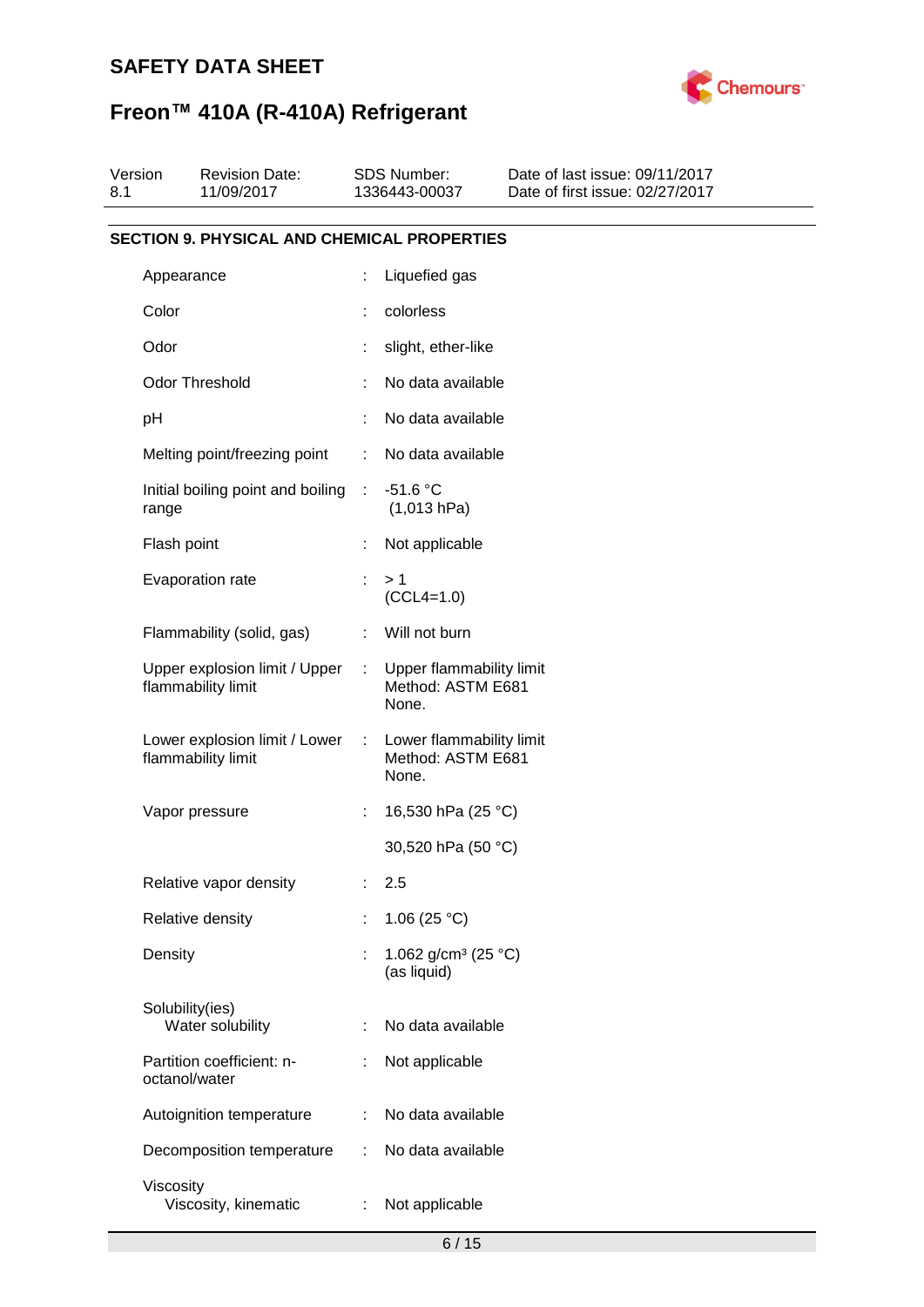

# **Freon™ 410A (R-410A) Refrigerant**

| Version<br>8.1 |               | <b>Revision Date:</b><br>11/09/2017                                      |   | SDS Number:<br>1336443-00037 | Date of last issue: 09/11/2017<br>Date of first issue: 02/27/2017                                           |
|----------------|---------------|--------------------------------------------------------------------------|---|------------------------------|-------------------------------------------------------------------------------------------------------------|
|                |               |                                                                          |   |                              |                                                                                                             |
|                |               | <b>Explosive properties</b>                                              |   | Not explosive                |                                                                                                             |
|                |               | Oxidizing properties                                                     |   |                              | The substance or mixture is not classified as oxidizing.                                                    |
|                | Particle size |                                                                          |   | Not applicable               |                                                                                                             |
|                |               |                                                                          |   |                              |                                                                                                             |
|                |               | <b>SECTION 10. STABILITY AND REACTIVITY</b>                              |   |                              |                                                                                                             |
|                | Reactivity    |                                                                          |   |                              | Not classified as a reactivity hazard.                                                                      |
|                |               | Chemical stability                                                       |   |                              | Stable if used as directed. Follow precautionary advice and<br>avoid incompatible materials and conditions. |
|                | tions         | Possibility of hazardous reac- : Can react with strong oxidizing agents. |   |                              |                                                                                                             |
|                |               | Conditions to avoid                                                      |   | Heat, flames and sparks.     |                                                                                                             |
|                |               | Incompatible materials                                                   |   | Oxidizing agents             |                                                                                                             |
|                | products      | Hazardous decomposition                                                  | ÷ |                              | No hazardous decomposition products are known.                                                              |

### **SECTION 11. TOXICOLOGICAL INFORMATION**

| Information on likely routes of exposure       |                                                                                                              |  |  |  |
|------------------------------------------------|--------------------------------------------------------------------------------------------------------------|--|--|--|
| Inhalation<br>Skin contact<br>Eye contact      |                                                                                                              |  |  |  |
| <b>Acute toxicity</b>                          |                                                                                                              |  |  |  |
| Not classified based on available information. |                                                                                                              |  |  |  |
| Ingredients:                                   |                                                                                                              |  |  |  |
| Pentafluoroethane:                             |                                                                                                              |  |  |  |
| Acute inhalation toxicity<br>÷                 | $LCO$ (Rat): $> 800000$ ppm<br>Exposure time: 4 h<br>Test atmosphere: gas<br>Method: OECD Test Guideline 403 |  |  |  |
| Difluoromethane:                               |                                                                                                              |  |  |  |
| Acute inhalation toxicity                      | : LC50 (Rat): $>$ 520000 ppm<br>Exposure time: 4 h<br>Test atmosphere: gas                                   |  |  |  |
|                                                | Lowest observed adverse effect concentration (Dog): ><br>350000 ppm<br>Symptoms: Cardiac sensitization       |  |  |  |
|                                                | No observed adverse effect concentration (Dog): 350000 ppm<br>Symptoms: Cardiac sensitization                |  |  |  |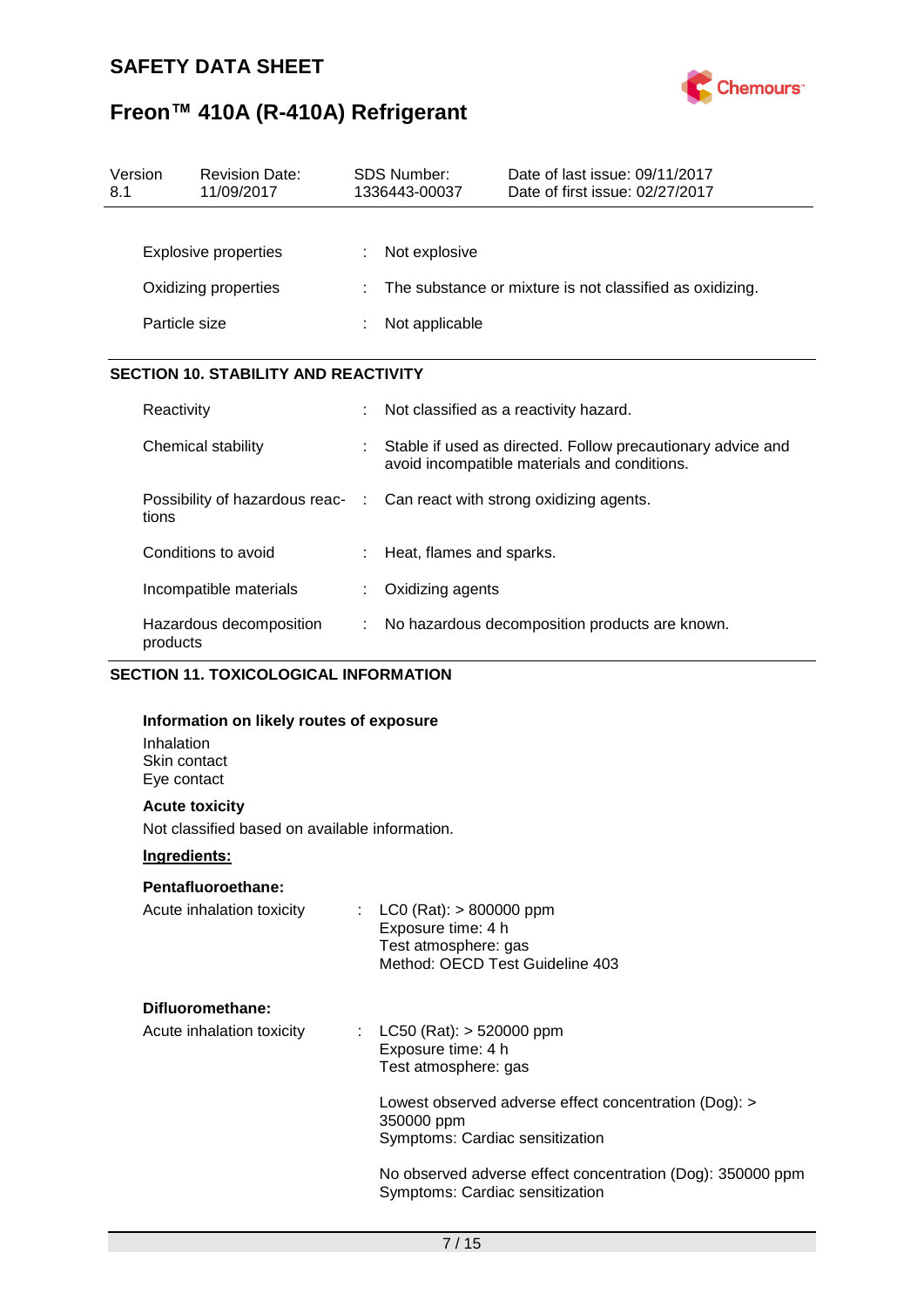

| Version | <b>Revision Date:</b> | SDS Number:   | Date of last issue: 09/11/2017  |
|---------|-----------------------|---------------|---------------------------------|
| 8.1     | 11/09/2017            | 1336443-00037 | Date of first issue: 02/27/2017 |

Cardiac sensitisation threshold limit (Dog): > 735,000 mg/m³ Symptoms: Cardiac sensitization

### **Skin corrosion/irritation**

Not classified based on available information.

### **Ingredients:**

### **Difluoromethane:**

Species: Not tested on animals Result: No skin irritation

#### **Serious eye damage/eye irritation**

Not classified based on available information.

#### **Ingredients:**

#### **Difluoromethane:**

Species: Not tested on animals Result: No eye irritation

### **Respiratory or skin sensitization**

#### **Skin sensitization**

Not classified based on available information.

#### **Respiratory sensitization**

Not classified based on available information.

### **Ingredients:**

### **Difluoromethane:**

Routes of exposure: Skin contact Species: Not tested on animals Result: negative

Species: Not tested on animals Result: negative

### **Germ cell mutagenicity**

Not classified based on available information.

### **Ingredients:**

### **Pentafluoroethane:**

| Genotoxicity in vitro | : Test Type: Chromosome aberration test in vitro<br>Method: OECD Test Guideline 473<br>Result: negative                                                                         |
|-----------------------|---------------------------------------------------------------------------------------------------------------------------------------------------------------------------------|
| Genotoxicity in vivo  | : Test Type: Mammalian erythrocyte micronucleus test (in vivo<br>cytogenetic assay)<br>Species: Mouse<br>Application Route: inhalation (gas)<br>Method: OECD Test Guideline 474 |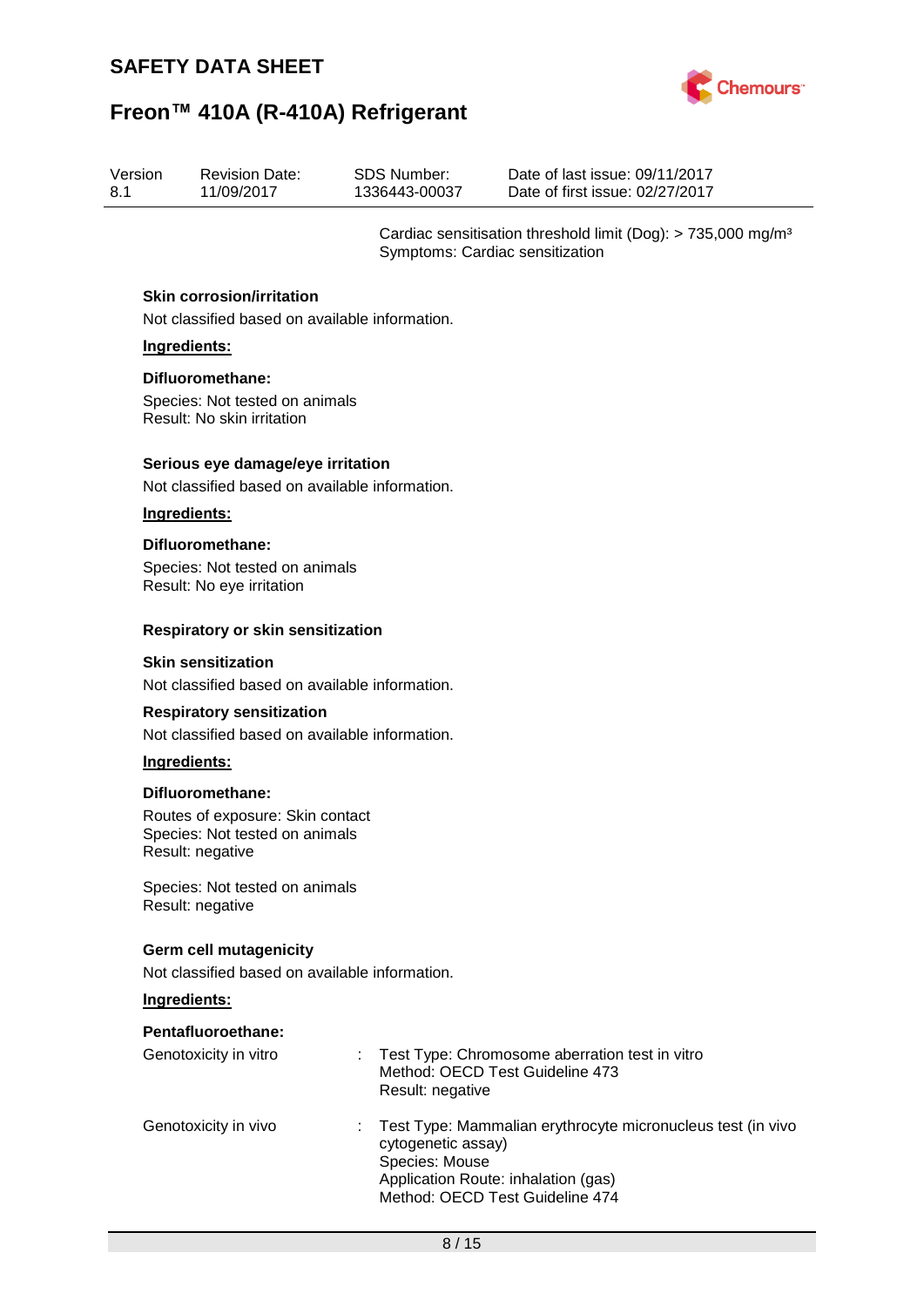

| Version<br>8.1 | <b>Revision Date:</b><br>11/09/2017                                                            |                                                                                                                                                | <b>SDS Number:</b><br>1336443-00037                                     | Date of last issue: 09/11/2017<br>Date of first issue: 02/27/2017                                                                               |  |
|----------------|------------------------------------------------------------------------------------------------|------------------------------------------------------------------------------------------------------------------------------------------------|-------------------------------------------------------------------------|-------------------------------------------------------------------------------------------------------------------------------------------------|--|
|                |                                                                                                |                                                                                                                                                | Result: negative                                                        |                                                                                                                                                 |  |
|                | Difluoromethane:<br>Germ cell mutagenicity -<br>Assessment                                     |                                                                                                                                                | cell mutagen.                                                           | Weight of evidence does not support classification as a germ                                                                                    |  |
| <b>IARC</b>    | Carcinogenicity<br>Not classified based on available information.                              |                                                                                                                                                | human carcinogen by IARC.                                               | No ingredient of this product present at levels greater than or<br>equal to 0.1% is identified as probable, possible or confirmed               |  |
| <b>OSHA</b>    |                                                                                                | No component of this product present at levels greater than or<br>equal to 0.1% is on OSHA's list of regulated carcinogens.                    |                                                                         |                                                                                                                                                 |  |
| <b>NTP</b>     |                                                                                                | No ingredient of this product present at levels greater than or<br>equal to 0.1% is identified as a known or anticipated carcinogen<br>by NTP. |                                                                         |                                                                                                                                                 |  |
|                | <b>Reproductive toxicity</b><br>Not classified based on available information.<br>Ingredients: |                                                                                                                                                |                                                                         |                                                                                                                                                 |  |
|                | Pentafluoroethane:                                                                             |                                                                                                                                                |                                                                         |                                                                                                                                                 |  |
|                | <b>Effects on fertility</b>                                                                    |                                                                                                                                                | Species: Rat<br>Result: negative                                        | Test Type: One-generation reproduction toxicity study<br>Application Route: inhalation (vapor)<br>Remarks: Based on data from similar materials |  |
|                | Effects on fetal development                                                                   |                                                                                                                                                | Species: Rat<br>Application Route: inhalation (gas)<br>Result: negative | Test Type: Embryo-fetal development<br>Method: OECD Test Guideline 414                                                                          |  |
|                | Difluoromethane:                                                                               |                                                                                                                                                |                                                                         |                                                                                                                                                 |  |
| sessment       | Reproductive toxicity - As-                                                                    |                                                                                                                                                |                                                                         | Weight of evidence does not support classification for<br>reproductive toxicity, Based on data from similar materials                           |  |
|                | <b>STOT-single exposure</b>                                                                    |                                                                                                                                                |                                                                         |                                                                                                                                                 |  |
|                | Not classified based on available information.                                                 |                                                                                                                                                |                                                                         |                                                                                                                                                 |  |
|                | <b>STOT-repeated exposure</b><br>Not classified based on available information.                |                                                                                                                                                |                                                                         |                                                                                                                                                 |  |
|                | Ingredients:                                                                                   |                                                                                                                                                |                                                                         |                                                                                                                                                 |  |
|                |                                                                                                |                                                                                                                                                |                                                                         |                                                                                                                                                 |  |

### **Difluoromethane:**

Assessment: No significant health effects observed in animals at concentrations of 250 ppmV/6h/d or less.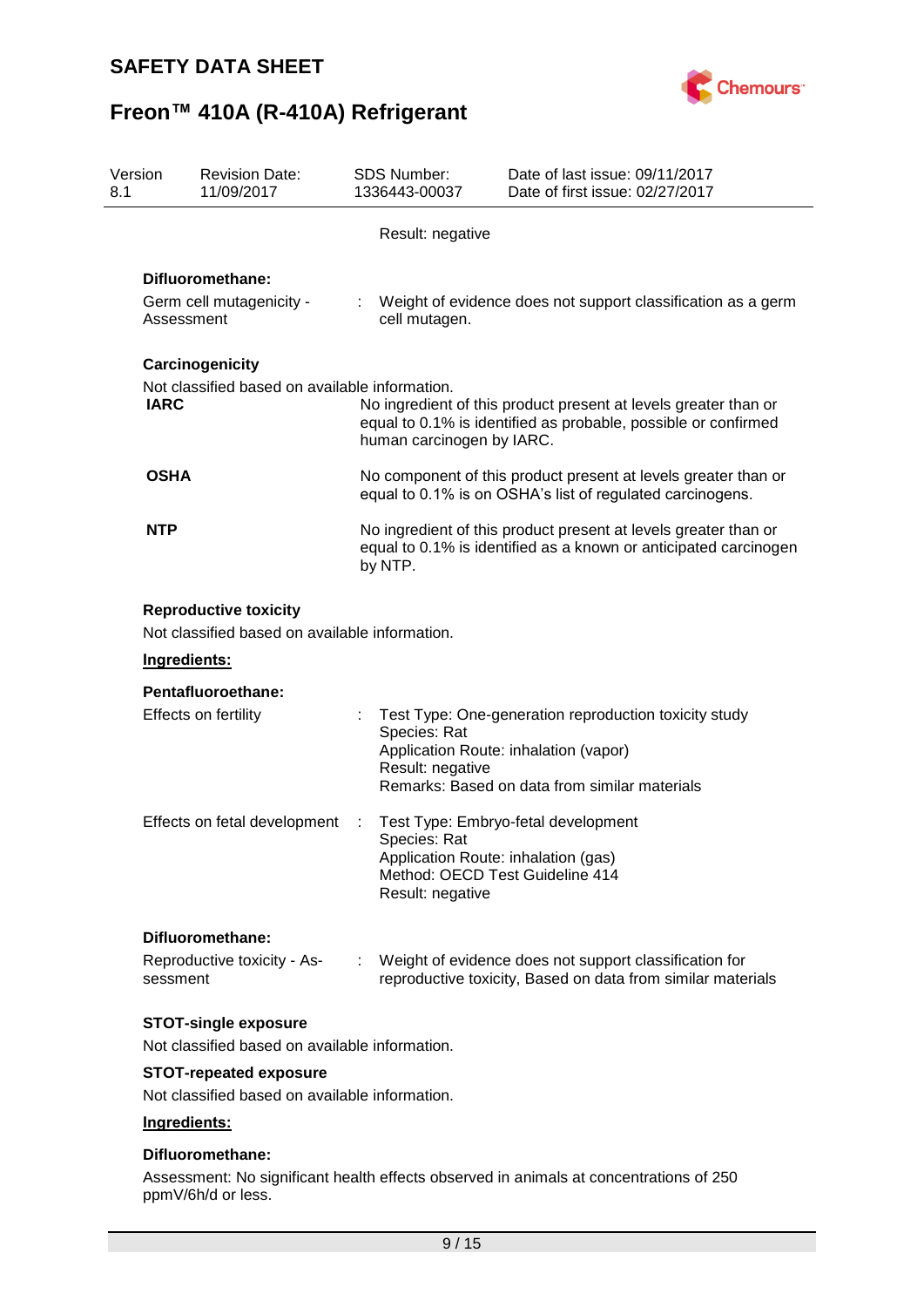

| Version | <b>Revision Date:</b> | SDS Number:   | Date of last issue: 09/11/2017  |
|---------|-----------------------|---------------|---------------------------------|
| 8.1     | 11/09/2017            | 1336443-00037 | Date of first issue: 02/27/2017 |

### **Repeated dose toxicity**

#### **Ingredients:**

#### **Pentafluoroethane:**

Species: Rat NOAEL: >= 50000 ppm Application Route: inhalation (gas) Exposure time: 13 Weeks Method: OECD Test Guideline 413

### **Difluoromethane:**

Species: Rat NOAEL: 49100 ppm Application Route: inhalation (gas) Exposure time: 90 d Remarks: No significant adverse effects were reported

### **Aspiration toxicity**

Not classified based on available information.

### **SECTION 12. ECOLOGICAL INFORMATION**

### **Ecotoxicity**

#### **Ingredients:**

| Pentafluoroethane:    |                                                                                                                                                                                                                                                                                                                                                                              |
|-----------------------|------------------------------------------------------------------------------------------------------------------------------------------------------------------------------------------------------------------------------------------------------------------------------------------------------------------------------------------------------------------------------|
| Toxicity to fish      | $\therefore$ LC50 (Oncorhynchus mykiss (rainbow trout)): 450 mg/l<br>Exposure time: 96 h<br>Method: Directive 67/548/EEC, Annex V, C.1.<br>Remarks: Based on data from similar materials                                                                                                                                                                                     |
| aquatic invertebrates | Toxicity to daphnia and other : EC50 (Daphnia magna (Water flea)): 980 mg/l<br>Exposure time: 48 h<br>Method: Directive 67/548/EEC, Annex V, C.2.<br>Remarks: Based on data from similar materials                                                                                                                                                                           |
| Toxicity to algae     | $\therefore$ EC50 (Pseudokirchneriella subcapitata (green algae)): > 114<br>mg/l<br>Exposure time: 72 h<br>Method: OECD Test Guideline 201<br>Remarks: Based on data from similar materials<br>NOEC (Pseudokirchneriella subcapitata (green algae)): 13.2<br>mq/l<br>Exposure time: 72 h<br>Method: OECD Test Guideline 201<br>Remarks: Based on data from similar materials |

### **Difluoromethane:**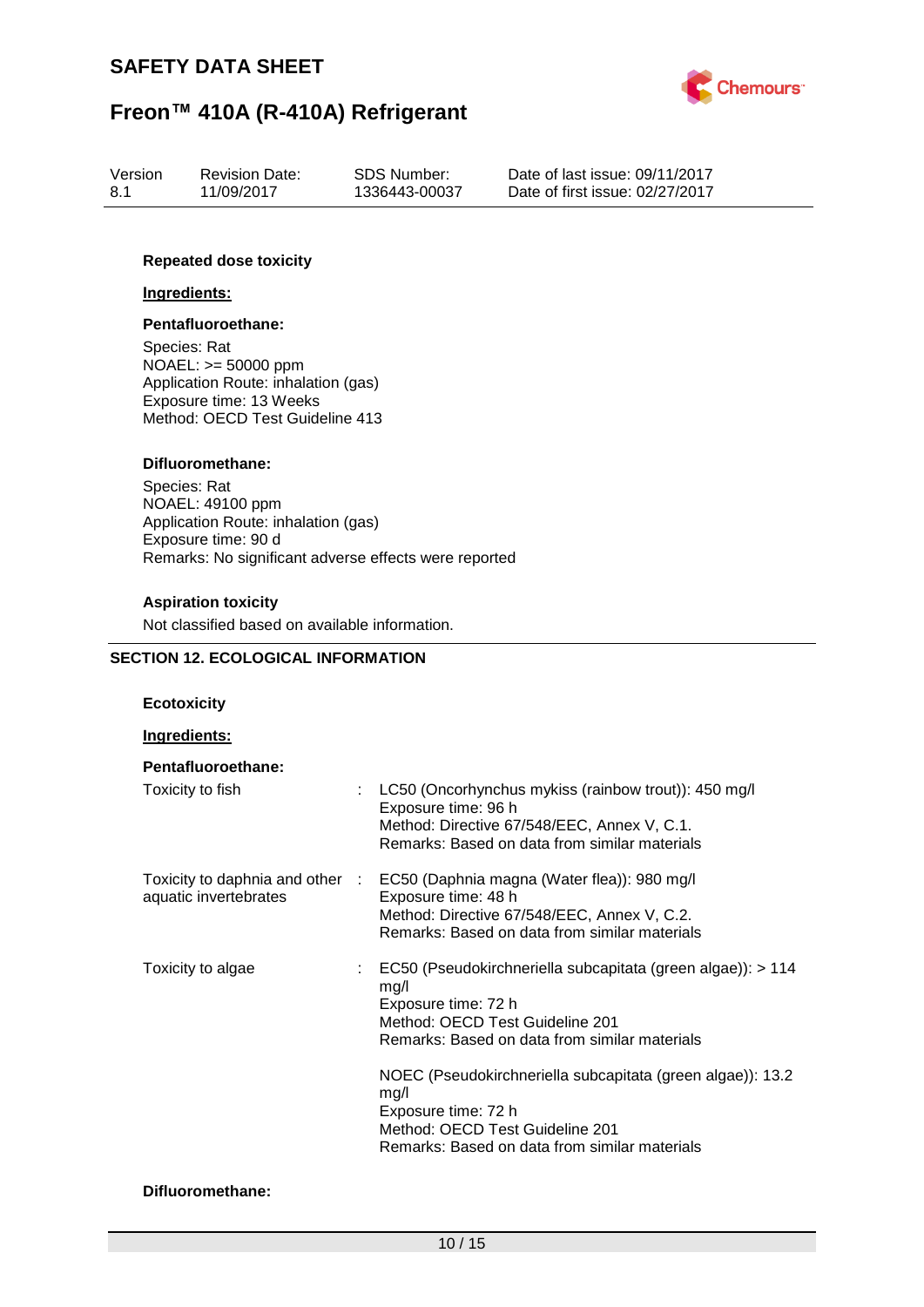

# **Freon™ 410A (R-410A) Refrigerant**

| Version<br>8.1 |                         | <b>Revision Date:</b><br>11/09/2017                                               |   | <b>SDS Number:</b><br>1336443-00037                                                | Date of last issue: 09/11/2017<br>Date of first issue: 02/27/2017 |
|----------------|-------------------------|-----------------------------------------------------------------------------------|---|------------------------------------------------------------------------------------|-------------------------------------------------------------------|
|                | Toxicity to fish        |                                                                                   |   | LC50 (Fish): 1,507 mg/l<br>Exposure time: 96 h                                     |                                                                   |
|                |                         | Toxicity to daphnia and other : EC50 (Daphnia): 652 mg/l<br>aquatic invertebrates |   | Exposure time: 48 h                                                                |                                                                   |
|                |                         | Toxicity to algae                                                                 |   | : EC50 (algae): 142 mg/l<br>Exposure time: 96 h                                    |                                                                   |
|                | icity)                  | Toxicity to fish (Chronic tox-                                                    |   | : NOEC (Fish): $65.8$ mg/l<br>Exposure time: 30 d                                  |                                                                   |
|                |                         | <b>Persistence and degradability</b>                                              |   |                                                                                    |                                                                   |
|                | Ingredients:            |                                                                                   |   |                                                                                    |                                                                   |
|                |                         | Pentafluoroethane:                                                                |   |                                                                                    |                                                                   |
|                |                         | Biodegradability                                                                  |   | : Result: Not readily biodegradable.<br>Biodegradation: 5 %<br>Exposure time: 28 d | Method: OECD Test Guideline 301D                                  |
|                |                         | Difluoromethane:                                                                  |   |                                                                                    |                                                                   |
|                |                         | Biodegradability                                                                  |   | : Result: Not readily biodegradable.<br>Biodegradation: 5 %<br>Exposure time: 28 d | Method: OECD Test Guideline 301D                                  |
|                |                         | <b>Bioaccumulative potential</b>                                                  |   |                                                                                    |                                                                   |
|                | Ingredients:            |                                                                                   |   |                                                                                    |                                                                   |
|                |                         | Pentafluoroethane:                                                                |   |                                                                                    |                                                                   |
|                | octanol/water           | Partition coefficient: n-                                                         |   | Pow: 1.48 (25 °C)                                                                  |                                                                   |
|                |                         | Difluoromethane:                                                                  |   |                                                                                    |                                                                   |
|                | octanol/water           | Partition coefficient: n-                                                         | ÷ | log Pow: 0.714                                                                     |                                                                   |
|                | <b>Mobility in soil</b> |                                                                                   |   |                                                                                    |                                                                   |
|                |                         | No data available                                                                 |   |                                                                                    |                                                                   |
|                |                         | <b>Other adverse effects</b><br>No data available                                 |   |                                                                                    |                                                                   |
|                |                         | <b>SECTION 13. DISPOSAL CONSIDERATIONS</b><br><b>Disposal methods</b>             |   |                                                                                    |                                                                   |

| Waste from residues    | Dispose of in accordance with local regulations.        |
|------------------------|---------------------------------------------------------|
| Contaminated packaging | : Empty containers should be taken to an approved waste |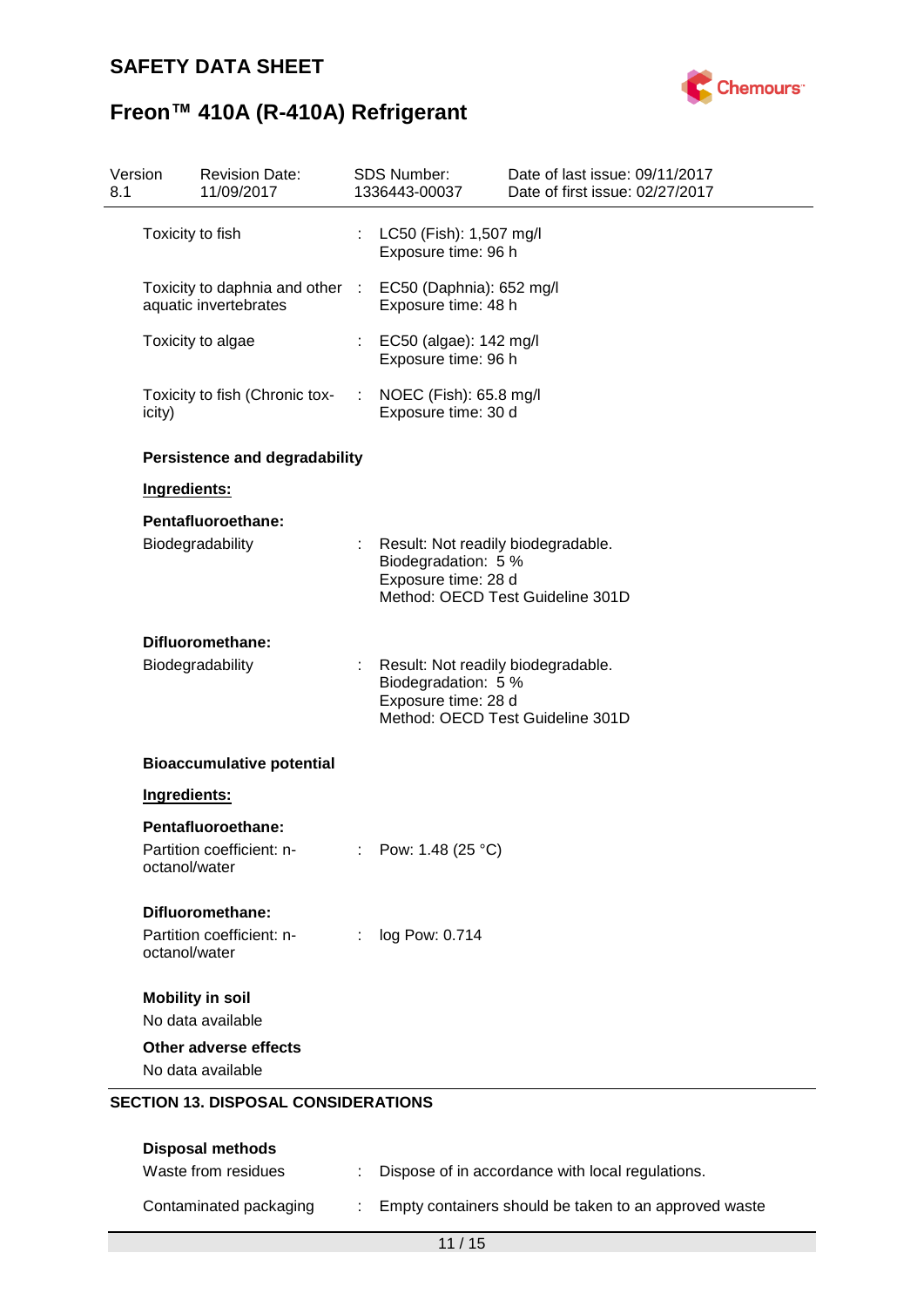

| Version<br>8.1               | <b>Revision Date:</b><br>11/09/2017                                                                                     | <b>SDS Number:</b><br>Date of last issue: 09/11/2017<br>1336443-00037<br>Date of first issue: 02/27/2017                                                            |
|------------------------------|-------------------------------------------------------------------------------------------------------------------------|---------------------------------------------------------------------------------------------------------------------------------------------------------------------|
|                              |                                                                                                                         | handling site for recycling or disposal.<br>Empty pressure vessels should be returned to the supplier.<br>If not otherwise specified: Dispose of as unused product. |
|                              | <b>SECTION 14. TRANSPORT INFORMATION</b>                                                                                |                                                                                                                                                                     |
|                              | <b>International Regulations</b>                                                                                        |                                                                                                                                                                     |
| Class                        | <b>UNRTDG</b><br>UN number<br>Proper shipping name<br>Packing group                                                     | UN 3163<br>LIQUEFIED GAS, N.O.S.<br>(Pentafluoroethane, Difluoromethane)<br>2.2<br>Not assigned by regulation                                                       |
| Labels                       | <b>IATA-DGR</b><br>UN/ID No.<br>Proper shipping name                                                                    | 2.2<br><b>UN 3163</b><br>Liquefied gas, n.o.s.<br>(Pentafluoroethane, Difluoromethane)                                                                              |
| Class<br>Labels<br>aircraft) | Packing group<br>Packing instruction (cargo<br>Packing instruction (passen-                                             | 2.2<br>Not assigned by regulation<br>Non-flammable, non-toxic Gas<br>200<br>200                                                                                     |
| Class<br>Labels              | ger aircraft)<br><b>IMDG-Code</b><br>UN number<br>Proper shipping name<br>Packing group<br>EmS Code<br>Marine pollutant | <b>UN 3163</b><br>LIQUEFIED GAS, N.O.S.<br>(Pentafluoroethane, Difluoromethane)<br>2.2<br>Not assigned by regulation<br>2.2<br>$F-C, S-V$<br>no                     |
|                              | Not applicable for product as supplied.                                                                                 | Transport in bulk according to Annex II of MARPOL 73/78 and the IBC Code                                                                                            |
|                              | <b>Domestic regulation</b>                                                                                              |                                                                                                                                                                     |
| <b>49 CFR</b>                | UN/ID/NA number<br>Proper shipping name                                                                                 | <b>UN 3163</b><br>Liquefied gas, n.o.s.<br>(Pentafluoroethane, Difluoromethane)                                                                                     |
| Class<br>Labels              | Packing group<br><b>ERG Code</b>                                                                                        | 2.2<br>Not assigned by regulation<br><b>NON-FLAMMABLE GAS</b><br>126                                                                                                |

Marine pollutant : no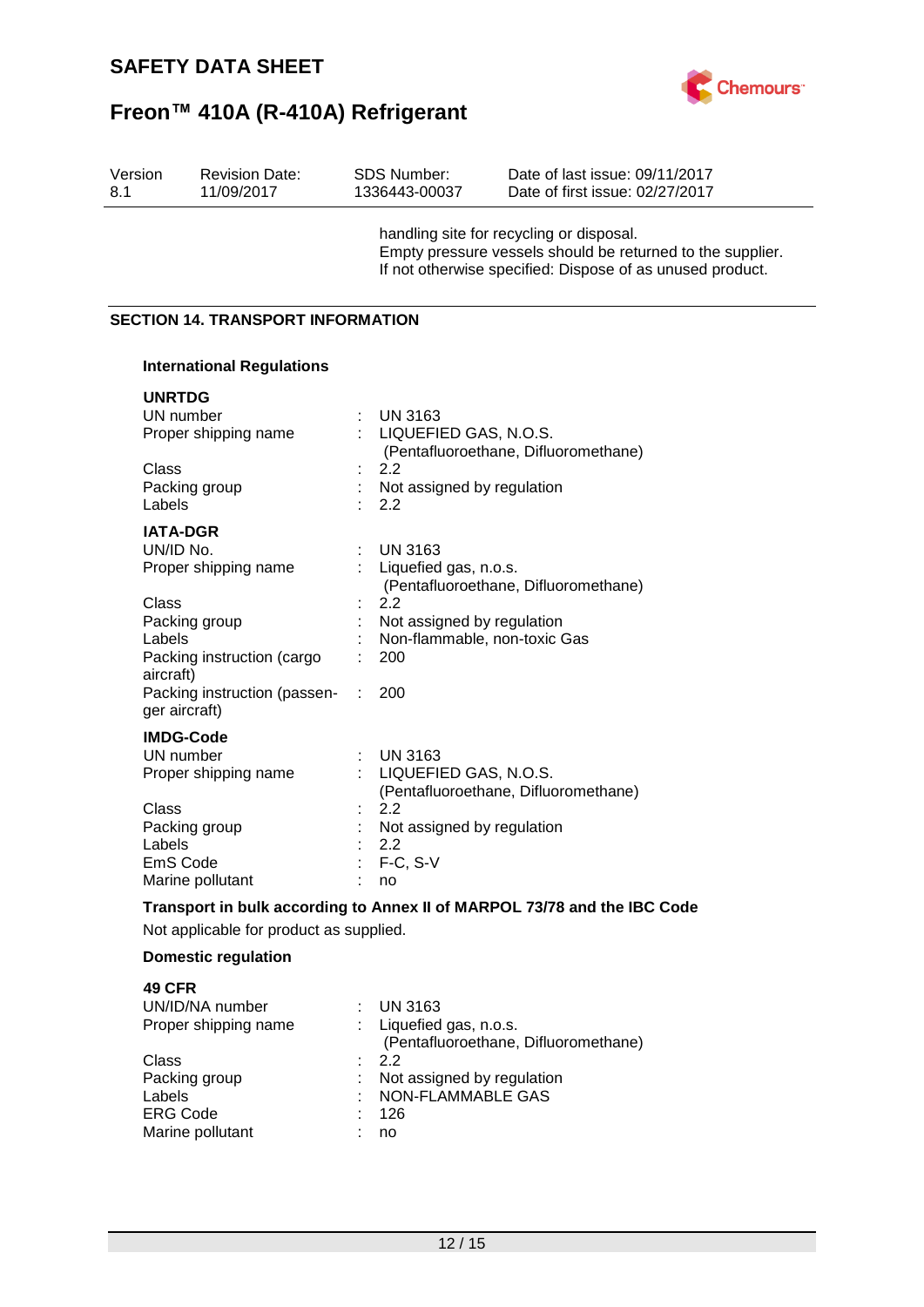

## **Freon™ 410A (R-410A) Refrigerant**

| Version | <b>Revision Date:</b> | SDS Number:   | Date of last issue: 09/11/2017  |
|---------|-----------------------|---------------|---------------------------------|
| 8.1     | 11/09/2017            | 1336443-00037 | Date of first issue: 02/27/2017 |

### **SECTION 15. REGULATORY INFORMATION**

### **EPCRA - Emergency Planning and Community Right-to-Know**

### **CERCLA Reportable Quantity**

This material does not contain any components with a CERCLA RQ.

### **SARA 304 Extremely Hazardous Substances Reportable Quantity**

This material does not contain any components with a section 304 EHS RQ.

### **SARA 302 Extremely Hazardous Substances Threshold Planning Quantity**

This material does not contain any components with a section 302 EHS TPQ.

| SARA 311/312 Hazards |    | Gases under pressure<br>Simple Asphyxiant                                                                                                                                               |
|----------------------|----|-----------------------------------------------------------------------------------------------------------------------------------------------------------------------------------------|
| <b>SARA 313</b>      | ÷. | This material does not contain any chemical components with<br>known CAS numbers that exceed the threshold (De Minimis)<br>reporting levels established by SARA Title III, Section 313. |

### **US State Regulations**

#### **Pennsylvania Right To Know**

| Pentafluoroethane | 354-33-6 |
|-------------------|----------|
| Difluoromethane   | 75-10-5  |

#### **California Prop. 65**

This product does not contain any chemicals known to the State of California to cause cancer, birth, or any other reproductive defects.

#### **California List of Hazardous Substances**

Difluoromethane 75-10-5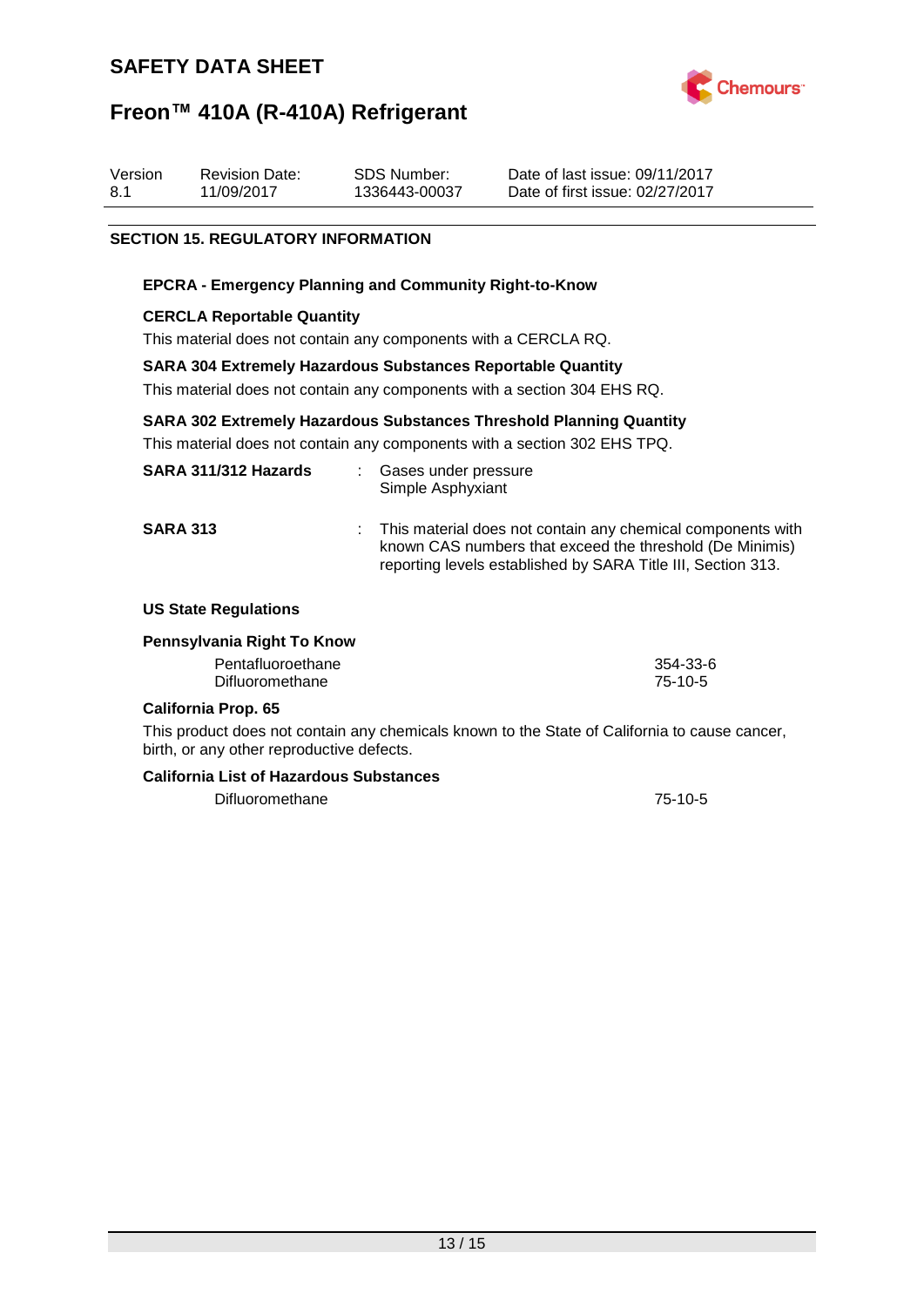



Freon™ and any associated logos are trademarks or copyrights of The Chemours Company FC, LLC.

Chemours™ and the Chemours Logo are trademarks of The Chemours Company. Before use read Chemours safety information.

For further information contact the local Chemours office or nominated distributors. All chemical substances in this material are included on or exempted from listing on the TSCA Inventory of Chemical Substances.

### **Full text of other abbreviations**

| US WEEL       | : USA. Workplace Environmental Exposure Levels (WEEL) |
|---------------|-------------------------------------------------------|
| US WEEL / TWA | : 8-hr TWA                                            |

AICS - Australian Inventory of Chemical Substances; ASTM - American Society for the Testing of Materials; bw - Body weight; CERCLA - Comprehensive Environmental Response, Compensation, and Liability Act; CMR - Carcinogen, Mutagen or Reproductive Toxicant; DIN - Standard of the German Institute for Standardisation; DOT - Department of Transportation; DSL - Domestic Substances List (Canada); ECx - Concentration associated with x% response; EHS - Extremely Hazardous Substance; ELx - Loading rate associated with x% response; EmS - Emergency Schedule; ENCS - Existing and New Chemical Substances (Japan); ErCx - Concentration associated with x% growth rate response; ERG - Emergency Response Guide; GHS - Globally Harmonized System; GLP - Good Laboratory Practice; HMIS - Hazardous Materials Identification System; IARC - International Agency for Research on Cancer; IATA - International Air Transport Association; IBC - International Code for the Construction and Equipment of Ships carrying Dangerous Chemicals in Bulk; IC50 - Half maximal inhibitory concentration; ICAO - International Civil Aviation Organization; IECSC - Inventory of Existing Chemical Substances in China; IMDG - International Maritime Dangerous Goods; IMO - International Maritime Organization; ISHL - Industrial Safety and Health Law (Japan); ISO - International Organisation for Standardization; KECI - Korea Existing Chemicals Inventory; LC50 - Lethal Concentration to 50 % of a test population; LD50 - Lethal Dose to 50% of a test population (Median Lethal Dose); MARPOL - International Convention for the Prevention of Pollution from Ships; MSHA - Mine Safety and Health Administration; n.o.s. - Not Otherwise Specified; NFPA - National Fire Protection Association; NO(A)EC - No Observed (Adverse) Effect Concentration; NO(A)EL - No Observed (Adverse) Effect Level; NOELR - No Observable Effect Loading Rate; NTP - National Toxicology Program; NZIoC - New Zealand Inventory of